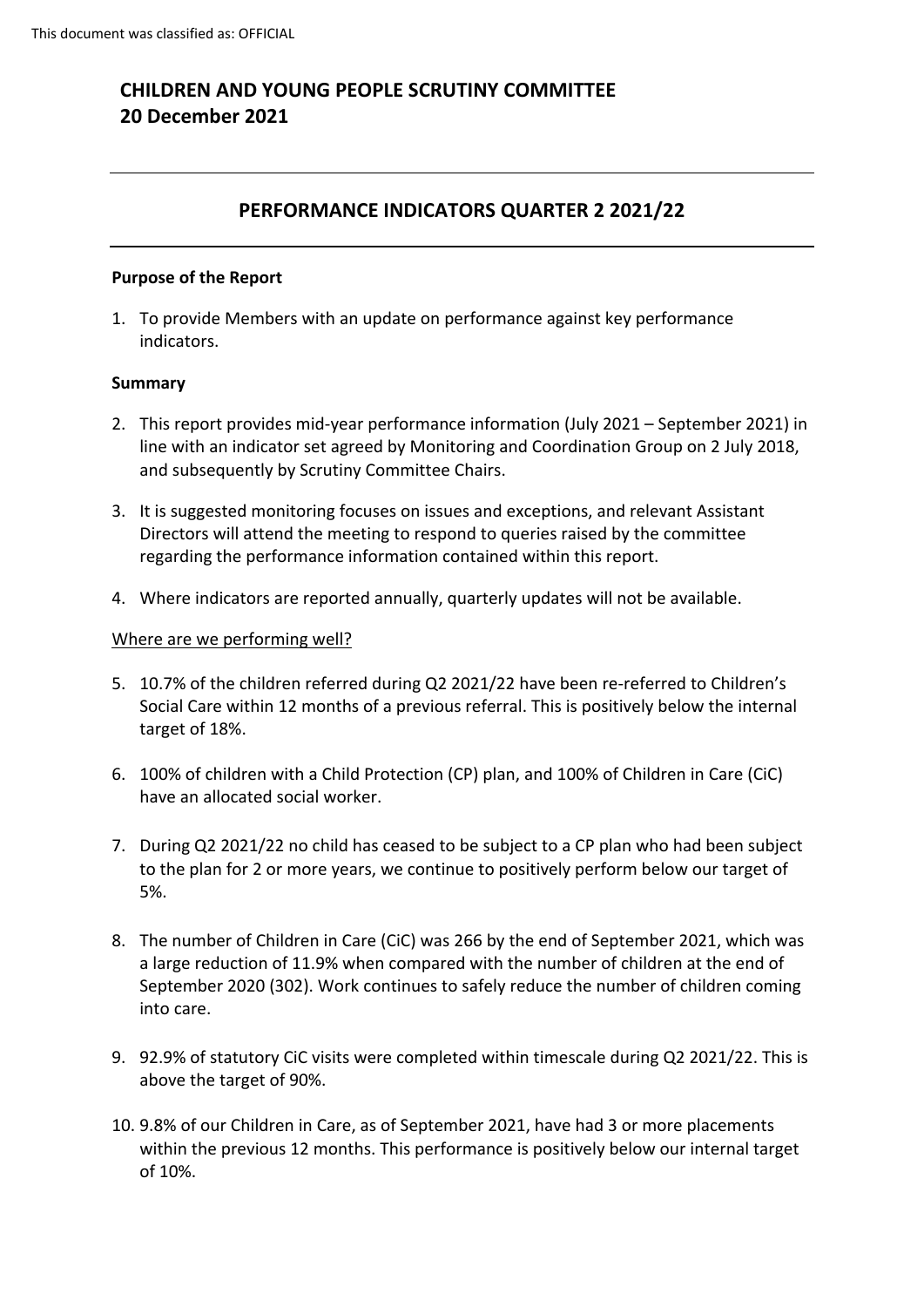- 11. 69.8% of our Children in Care aged under 16 (who have been looked after for at least 2.5 years) have been in their current placement continuously for at least 2 years. This performance is in line with our internal target of 68%.
- 12. 8.3% of our Children in Care have been placed 20 or more miles away from home as of September 2021. This is a positive performance and below target of 10%.
- 13. 93.7% of children due a review health assessment year to date had one completed, which is above our target of 90.%.
- 14. 21.3% of Care Leavers were not in employment, education or training (NEET) at the end of September 2021, which is positivity below target of 30% and 100.0% were in suitable accommodation.

### Where do we need to improve?

- 15. Social workers completed 87.3% of the C&F assessments within timescale during Q2 2021/22, which falls below our target of 90%, although is higher than the 80.4% for the same period last year.
- 16. 78.8% of Initial Child Protection Conferences (ICPC) were held within 15 working days from the strategy meeting / section 47 being initiated, excluding transfer-in conferences, by the end of Q2 2021/22.
- 17. 68.2% of referrals were screened and completed within 1 day by the end of Q2 2021/22, below the target of 90% and 7.6% of the referrals took over 3 days to complete. The additional time taken to carry out contact enquiries is ensuring that all information is complete and that children and families are being offered the right service at the right time.
- 18. At the end of September 2021, the percentage of children becoming subject to a CP plan for a second or subsequent time within 2 years of the previous plan ending was 9.8%, above the 6% target, however this is a reduction from 14.3% as at the end of Q1 2021/22.
- 19. 87.1% of children received a statutory CP visit within 10 working days during Q2 2021/22. This is below the target of 90%.
- 20. 75.7% of children due a dental check assessment year to date had one completed, and whilst this is below the target of 90% it is a significant improvement from the 55.8% as at the end of Q1 2021/22.

### **Recommendation**

21. It is recommended that performance information provided in this report is reviewed and noted, and relevant queries raised with the appropriate Assistant Director.

### **Chris Bell**

### **Assistant Director of Childrens Services**